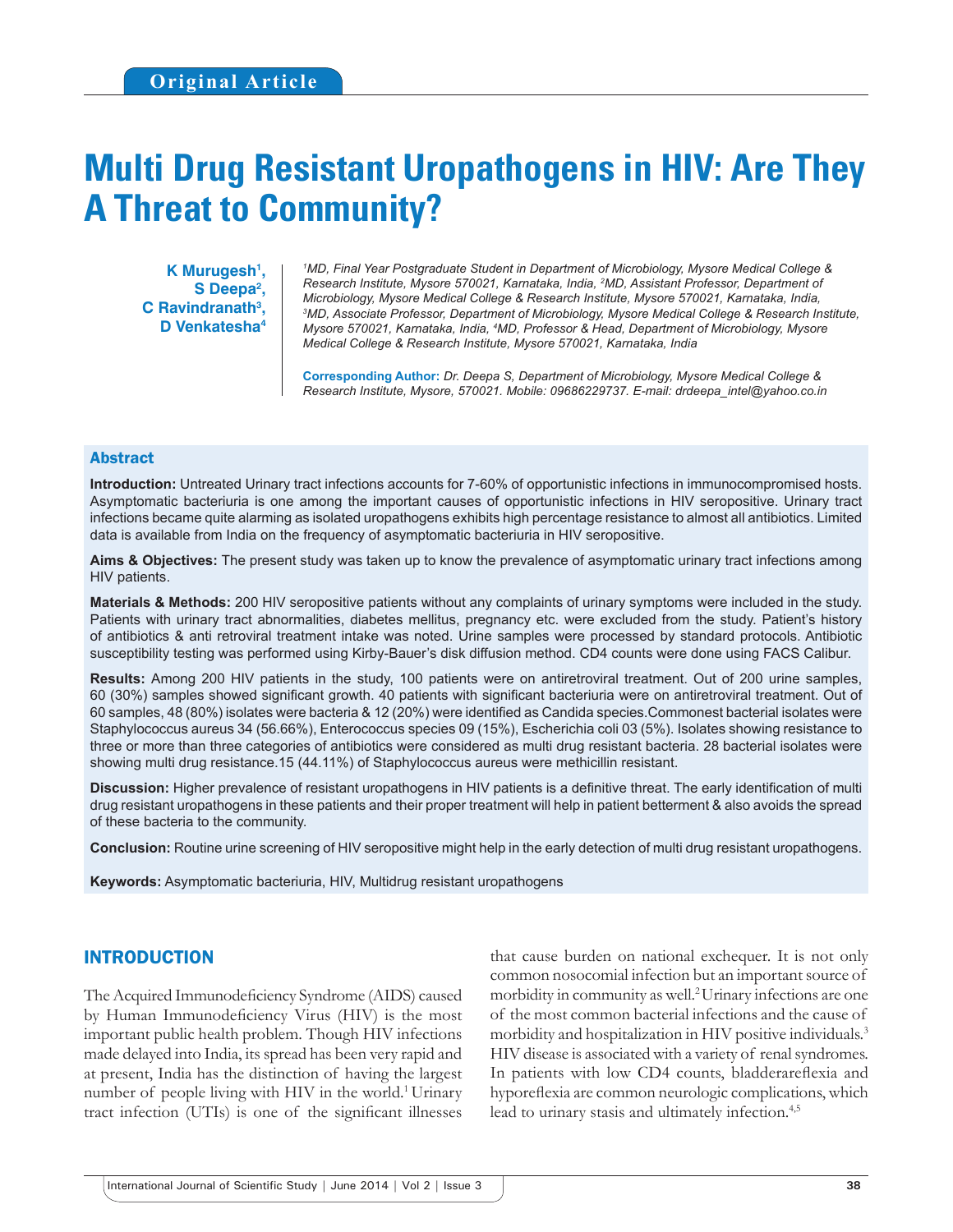However, prevalence of data on the frequency of UTIs in HIV infected patients is limited & is not updated. Urinary tract infections accounts for a significant proportion of patient's daily hospital visits in HIV patients.<sup>6</sup> Asymptomatic bacteriuria (ASB) is isolation of a specified quantitative count of bacteria in an appropriately collected urine specimen obtained from a person without symptoms or signs referable to urinary infection.<sup>7,8</sup> Untreated UTI accounting for 7-60% of opportunistic infections could be a source for ascending urinary tract infection and septicemia in immunocompromised hosts.4

UTI accounts for a large proportion of anti-bacterial drug consumption.<sup>3</sup> Resistance to commonly prescribed antibiotics for UTI is an expanding global problem both in developed as well as developing countries.8 Due to widespread and injudicious use of antibiotics at community level, we are encountered with more resistance patterns to common antibiotics.<sup>2</sup> UTI became quite alarming as isolated uropathogens exhibits high percentage resistance to almost all antibiotics.<sup>9</sup> These multidrug resistant (MDR) pathogens are relentlessly multiplying in HIV patients & thus become an important circulating source of infection in the community.

Most of the times for treating UTI, empirical therapy is used till culture and susceptibility patterns are available.<sup>8</sup> It is necessary to have a good knowledge of the etiological agents, their epidemiological characteristics and antibacterial susceptibility profiles.3 Unfortunately nearly all available current data on uropathogens are derived mostly from female patients. Uropathogens causing UTI in different age groups of male patients and their antibiotic susceptibility are scarcely available one.<sup>9</sup>

As limited data is available from India on the frequency of ASB/UTIs in HIV seropositive and comparison of these infections between pre-antiretroviral treatment (ART) and ART patients, the present study aimed to assess its occurrence by screening and culture methods. However there is paucity of literature on the role of the virus in predisposition to infections of the urinary tract.4 By its nature, the HIV predisposes to multi system/organ infection. It can thus be hypothesized that the incidence of UTI in individuals with HIV/AIDS would be increased in comparison to non-infected individuals.10 Early diagnosis and apt treatment are the identified imperative factors for their elimination and there by avoid associated urosepsis plus renal scarring risk.<sup>9</sup>

So this study was taken up to know the prevalence of urinary tract infections and their antibiotic susceptibility pattern in asymptomatic individuals of HIV/AIDS patients.

## MATERIALS & METHODS

This prospective study was carried out at the department of Microbiology, Mysore Medical College & Research institute, Mysore from July 2013 to December 2013.

200 HIV seropositive patients attending integrated counseling and testing centre (ICTC) antiretroviral treatment (ART) Centre were included in the study. 100 patients who were taking ART & 100 patients who were not on ART (non-ART) without any urinary symptoms were taken for the study. Patients with urinary tract abnormalities, diabetes mellitus, pregnancy etc. were excluded from the study.

Urine samples were collected from patients after counseling. Detailed history of antibiotics intake and history of ART drugs was taken. CD4 counts of these patients were done using BD-FACS Calibur.

Midstream urine samples were collected from the patients in sterile containers. Samples were processed with in 30 min of collection. Microscopy and culture were done as per the standard protocols. Isolates grown were identified using standard biochemical reactions.<sup>11</sup> Antibiotic susceptibility testing was performed using Kirby-Bauer's disk diffusion test as per CLSI guidelines. Antibiotics used for the isolates were Ampicillin-30 µg, Cotrimaxazole-1.25/23.75 µg, Erythromycin-15 µg, Clindamyci-2 µg, Nitrofurantoin-300 µg, Ciprofloxacin-5 µg, Norfloxacin-10 µg, Cefoxitin-30 µg, Linezolid-30 µg, Vancomycin-30 µg, Gentamycin-10 µg, Imipenem-10 µg, Ceftazidime-30 µg, Cefotaxime-30 µg, Amoxyclavulinic acid-30 µg.<sup>12</sup>Isolates showing resistance to three or more than three categories of antibiotics were considered as MDR bacteria.<sup>13</sup>

## RESULTS

A total of 200 urine samples were collected from 200 HIV seropositive patients. The age of the population studied ranged between 8-70 years. The mean age was 33 years 33 (55%) patients with asymptomatic bacteriuria were females & 27 (45%) were males (Table 1). Out of 200 urine samples, 60 (30%) samples showed significant growth. Among them 48 isolates were bacteria and 12 were identified as Candida species. 20 (58.82%) of Staphylococcus aureus were showing multidrug resistance (Table 2).

Out of 60 infected patients, 23 of them had CD4 counts <350, 23 had HIV-TB co-infection and 15 of them were on ATT (Table 3).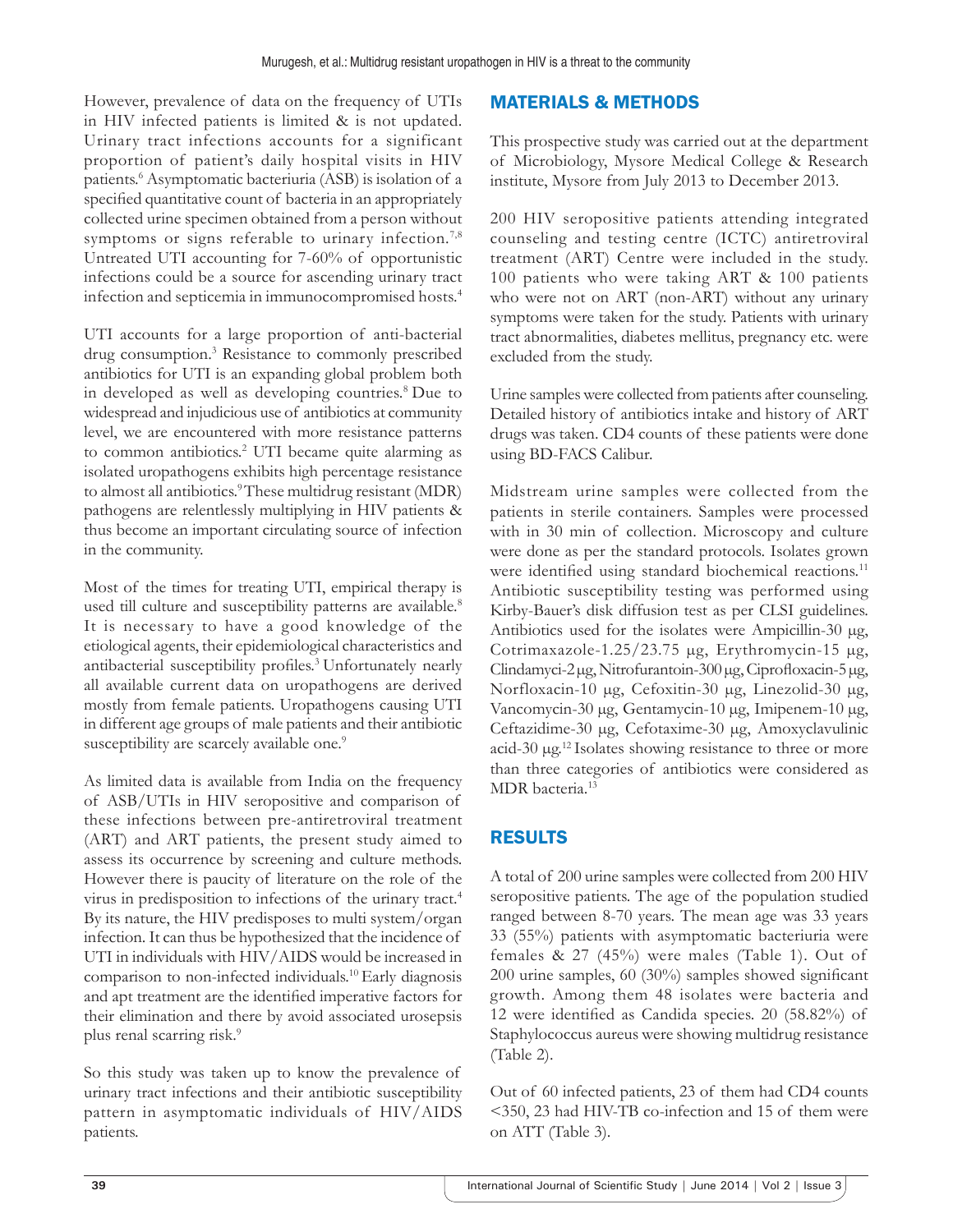#### **Table 1: Distribution of cases of asymptomatic bacteriuria among non‑ART/ART patients**

| <b>Gender</b> | No of cases with ASB | <b>Pre ART</b> | <b>On ART</b> |
|---------------|----------------------|----------------|---------------|
| Male          | 27                   | 12             | 15            |
| Female        | 33                   | 08             | 25            |
| Total         | 60                   | 20             | 40            |

#### **Table 2: Percentage of multidrug resistant bacteria (MDR) among different bacterial isolates**

| <b>Type of Isolate</b> | No of cases | <b>MDR</b> cases |  |
|------------------------|-------------|------------------|--|
| S. aureus              | 34          | 20               |  |
| Enterococcus spp       | 09          | 05               |  |
| Escherichia coli       | 03          | 02               |  |
| CONS                   | 01          | 00               |  |
| Acinetobacterspp       | 01          | 01               |  |
| Candida spp            | 12          | 00               |  |
| <b>Total cases</b>     | 60          | 28               |  |

CONS‑Coagulase negative Staphylococcus, S. aureus‑Staphylococcus aureus

#### **Table 3: Asymptomatic bacteriuria patients in relation with CD4 count**

| <b>CD4 count</b> | No of cases examined | <b>Noof cases with ASB</b> |
|------------------|----------------------|----------------------------|
| < 50             | 10                   | 03                         |
| 50 to 200        | 27                   | 15                         |
| 201-350          | 30                   | 05                         |
| >350             | 133                  | 25                         |
| Total            | 200                  | 48                         |

Fifteen (44.11%) isolates of Staphylococcus were MRSA. Graphs 1 and 2 showing antibiotic resistance of Staphylococcus aureus & Enterococcus species.

### **DISCUSSION**

More than 40 million people are living with HIV and to this pool additional 14,000 people are estimated to be added everyday.<sup>6</sup> Opportunistic infections are the cause of high morbidity and mortality in HIV/AIDS patients. Prompt and accurate diagnosis and management of opportunistic infections will not only prolong the life of an HIV infected individual but also improve the quality of life.4 There has been concern about the prevalence of UTIs amongst HIV infected patients in recent times, thus we investigated the occurrence and antibiogram of uropathogens among pre-ART & ART HIV seropositive individuals.

In our study out of 200 HIV positive cases, 48 (24%) showed significant bacteriuria that correlates with the other studies.14,15

More than 90 % of UTIs are due to enteric Gram positive and Gram negative bacteria including Staphylococcus



**Graph 1: Percentage of antibiotic resistance of Staphylococcus aureus isolates**



**Graph 2: Percentage of antibiotic resistance of Enterococcus Species**

aureus, Escherichia coli, Pseudomonas aeruginosa, Proteus mirabilis and Klebsiella pneumoniae.6 In our study most of the infections were caused by Staphylococcus aureus 34/60 (56.66%), Enterococcus 09/60 (15%), Escherichia coli 03/60 (5%) cases (Table 2). Candiduria was seen in 12/60 (20%) cases. This observation correlates to the results of another study where Staphylococcus was the most common uropathogen.14 These are in contrast to the observations of various studies that have reported E. coli, Klebsiella, Pseudomonas and Enterococcus as the most common urinary isolates.16-18 Another study from Bangalore has reported E. coli 5/12 (41.7%) followed by Staphylococcus aureus 3/12 (25%), Pseudomonas aeruginosa 2/12(16.7%), Klebsiella pneumoniae 1/12 (8.3%), Coagulase negative Staphylococcus 1/12 (8.3%).<sup>7</sup> The changing pattern of etiology in various geographical regions & susceptibility pattern should be taken into consideration before initiating treatment for UTI in AIDS patients.

Candida is a much known successful opportunistic pathogen in HIV people. If at all, candida is the cause for UTIs, there is a definitive chance for it to establish systemic infection.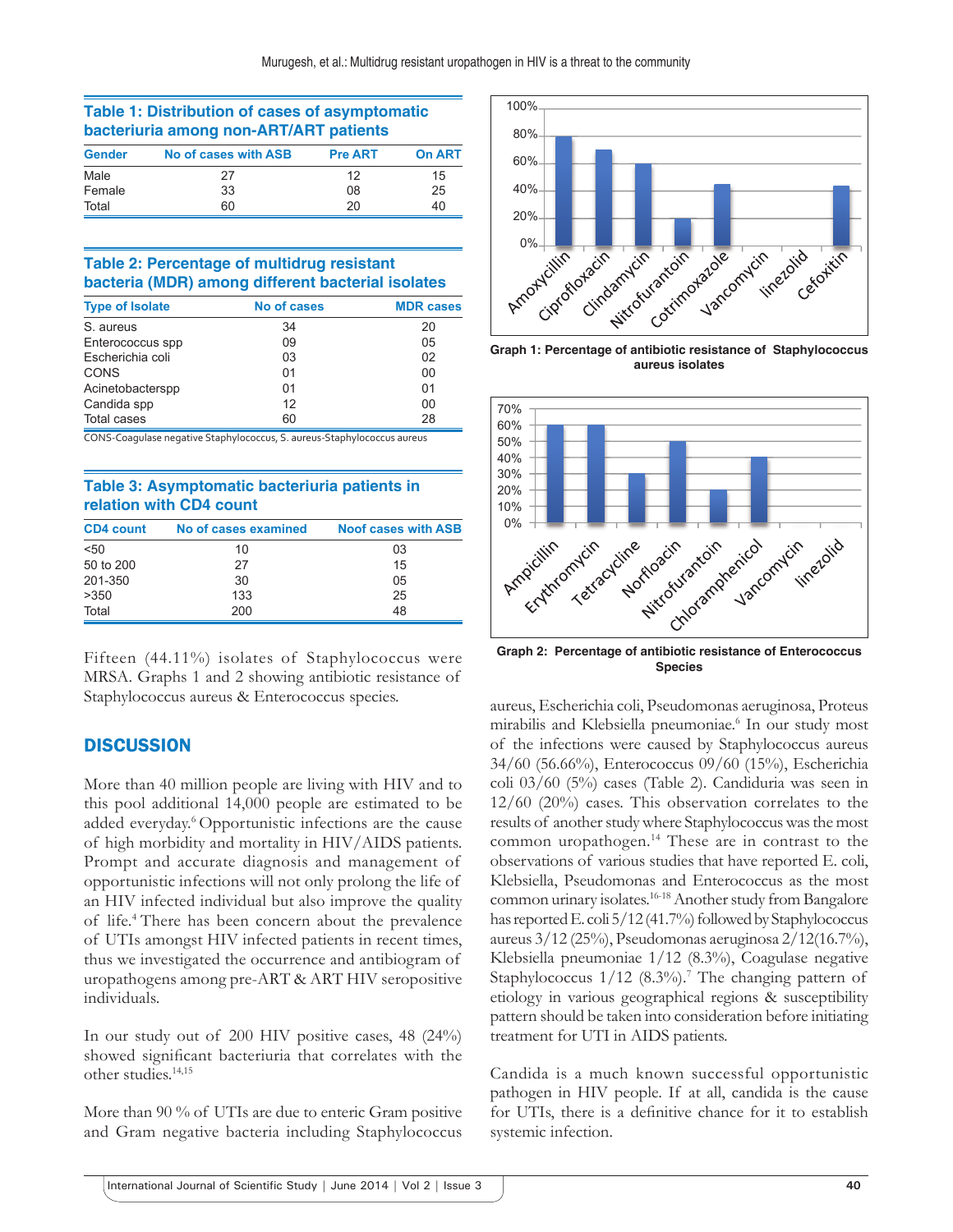People living with HIV are likely to be more predisposed to UTI due to the suppression of their immunity and women in this category tend to get UTI more often due to the nature of their anatomy.<sup>19</sup> The bateriuria was significantly more in females than males i.e. 33/60 (55%) cases in our study (Table 1). This follows the trend in normal healthy individuals where females are at higher risk of being infected with UTI. However this finding is in contrast with the studies that have reported a lower prevalence rate in female.14,20 Whether anatomical considerations affect the incidence of UTIs in HIV patients or multiple factors operate like sexually active age, behavioral abnormalities and prevalence of HIV in both sexes or exclusion of pregnant females in our study.

In our study among 48 patients with asymptomatic bacteriuria, 34 were on ART and 14 were non-ART (Table 1). Asymptomatic bacteriuria was more among the patients who were on ART than non-ART, probably that lower CD4 counts in ART patients predicts the lower immune status with higher chances of opportunistic infections like asymptomatic bacteriuria.

Among 48 isolates, 28 were shown to be MDR of which 16 were found to be resistant to Co-trimoxazole (Table 2). Fifteen (44.11%) isolates of Staphylococcus aureus were MRSA (Graph 1). The emergence of antibiotic resistance in the management of urinary tract infections is a serious public health problem particularly in the developing world where apart from high level of poverty, ignorance and poor hygiene practices, there is also a high prevalence of fake and spurious drugs of questionable quality in circulation.<sup>19</sup>Out of 48 infected patients, 23 of them had CD4 counts <350 (Table 3), 23 had HIV-TB co-infection and 15 of them were on ATT at the time of urine examination, which again adds to the burden of antimicrobial resistance. It is observed that the patients with immunosuppression have a very high chance of developing bacteriuria. The patients who are on Cotrimoxazoleprophylaxis with asymptomatic bacteriuria or UTI should not receive Cotrimoxazole, as they are most likely to be resistant. Co-trimoxazole prophylaxis did not have significant effect in prevention of ASB. Also it becomes necessary that antibiotic resistance pattern should be known before any treatment, which avoids unnecessary antibiotics.

An immunocompromised status like HIV is a hotspot for MDR pathogens to multiply relentlessly and become source of infection to other healthy population.

UTI in HIV-positive patients tends to recur, requiring longer treatment and it is suggested that treatment should be culture-specific.<sup>21</sup>Diverse studies across the globe have reported the incidence of asymptomatic bacteriuria in HIV patients as 3.1%-to the maximum of 26% compared to an average prevalence of 0.04% in healthy population.<sup>4</sup> It would have been useful to investigate more aggressively with better history taking and physical examination of HIV patients.We have considered significant bacteruria  $(10^5 \text{Cfu/ml})$  for our study. With the immunocompromised status of HIV patients, a lower colony counts cannot be ignored. So the actual prevalence of infection will be definitely more and has to be considered.

HIV positive patients are liable to acquire opportunistic infections. But with the advent of highly active antiretroviral therapy (HAART) which has shown to have an indirect immune restoration but long lasting preventive effect.<sup>19</sup> Early initiation of ART helps in immune reconstitution and possible reduction of viral load. This has improved considerably the health and life expectancy of people who are HIV seropositive. An attempt to diagnose UTI/ASB early will surely help the patient to avoid complications.

## **CONCLUSION**

Routine urine examination for UTI could be considered for HIV patients on ART. The present study suggested that the early initiation of ART might help the patient to maintain the immune status which inturn help in preventing the opportunistic infections. The identification of MDR pathogens in these patients and their proper treatment will help in patient betterment & also avoids the spread of these MDR bacteria to the community.

### REFERENCES

- 1. Deokar SD, Bodhankar MG. Studies on Emergence of Drug Resistance in HIV associated bacterial urinary tract infections. *American J infectious diseases*. 2009;5(3):183-187.
- 2. Frank-Peterside N, Chukwugozim-Umejuru R, Okerentugba PO et al. HIV-1 & 2 co-infections with Multi-Drug Resistant (MDR) Uropathogens in Port Harcourt, Nigeria. *Nature and science.* 2013; 11:11-20.
- 3. Iweriebor BC, Obi CL, Akinyemi O et al. Uropathogens isolated from HIV-infected patients from Limpopo province, South Africa. *African J of Biotechnology*, 2012;11(46):10598-10604.
- 4. Rashmi KS, Ravi Kumar KL, Jagadeesh, Nimitha, Bhagyashree HN. Asymptomatic bacteriuria in HIV/AIDS Patients: Occurrence and risk associated with low CD4 counts. *JEMDS*. 2013;2(19):3358-3366.
- 5. Staiman VR, Lowe FC. Urologic problems in patients with Acquired Immunodeficiency Syndrome. *The Scientific World Journal.*  2004;4(S1):427-437.
- 6. IrohaIfeanyichukwu, Nwakeze Emmanuel, Ejikeugwu Chika et al. Frequency and antibiogram of uropathogens isolated from urine samples of HIV infected patients on ART. *American J of biosciences*. 2013; 1(3):50-53.
- 7. Asima Banu, Ramachandran Jyothi. Asymptomatic bacteriuria in HIV positive Individuals in a tertiary care hospital. Journal of HIV & human reproduction. 2013;1(2): 54-57.
- 8. Biradar SK, Srikanth, Doddamani PK. Prevalence and anti-biogram of uropathogens in a tertiary care hospital. World journal of pharmaceutical research. 2013;2(5):1534-1543.
- 9. Murugan K, Savitha T, Vasanthi S. Retrospective study of antibiotic resistance among Uropathogens from rural teaching hospital, Tamilnadu,